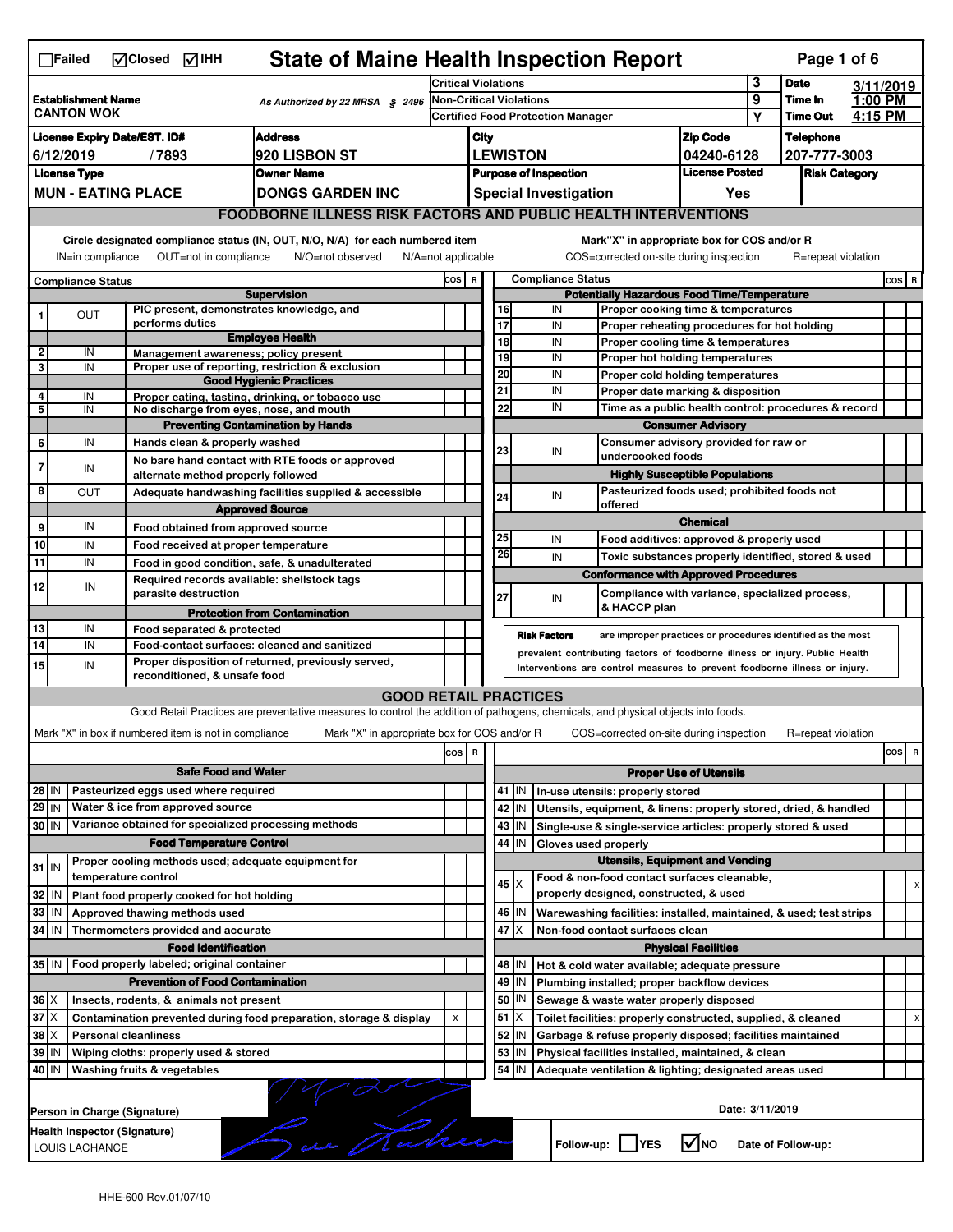|                                                    | Page 2 of 6                     |                                                                   |                                   |  |  |  |  |  |
|----------------------------------------------------|---------------------------------|-------------------------------------------------------------------|-----------------------------------|--|--|--|--|--|
| <b>Establishment Name</b><br><b>CANTON WOK</b>     |                                 | As Authorized by 22 MRSA § 2496                                   | 3/11/2019<br><b>Date</b>          |  |  |  |  |  |
| License Expiry Date/EST. ID#<br>6/12/2019<br>/7893 | <b>Address</b><br>920 LISBON ST | City / State<br> Zip Code<br><b>LEWISTON</b><br>MЕ<br>104240-6128 | <b>Telephone</b><br>1207-777-3003 |  |  |  |  |  |
| <b>Temperature Observations</b>                    |                                 |                                                                   |                                   |  |  |  |  |  |
| Location                                           |                                 |                                                                   |                                   |  |  |  |  |  |

**Person in Charge (Signature)**

**Health Inspector (Signature)**  LOUIS LACHANCE



**Date: 3/11/2019**

HHE-601(a)Rev.01/07/10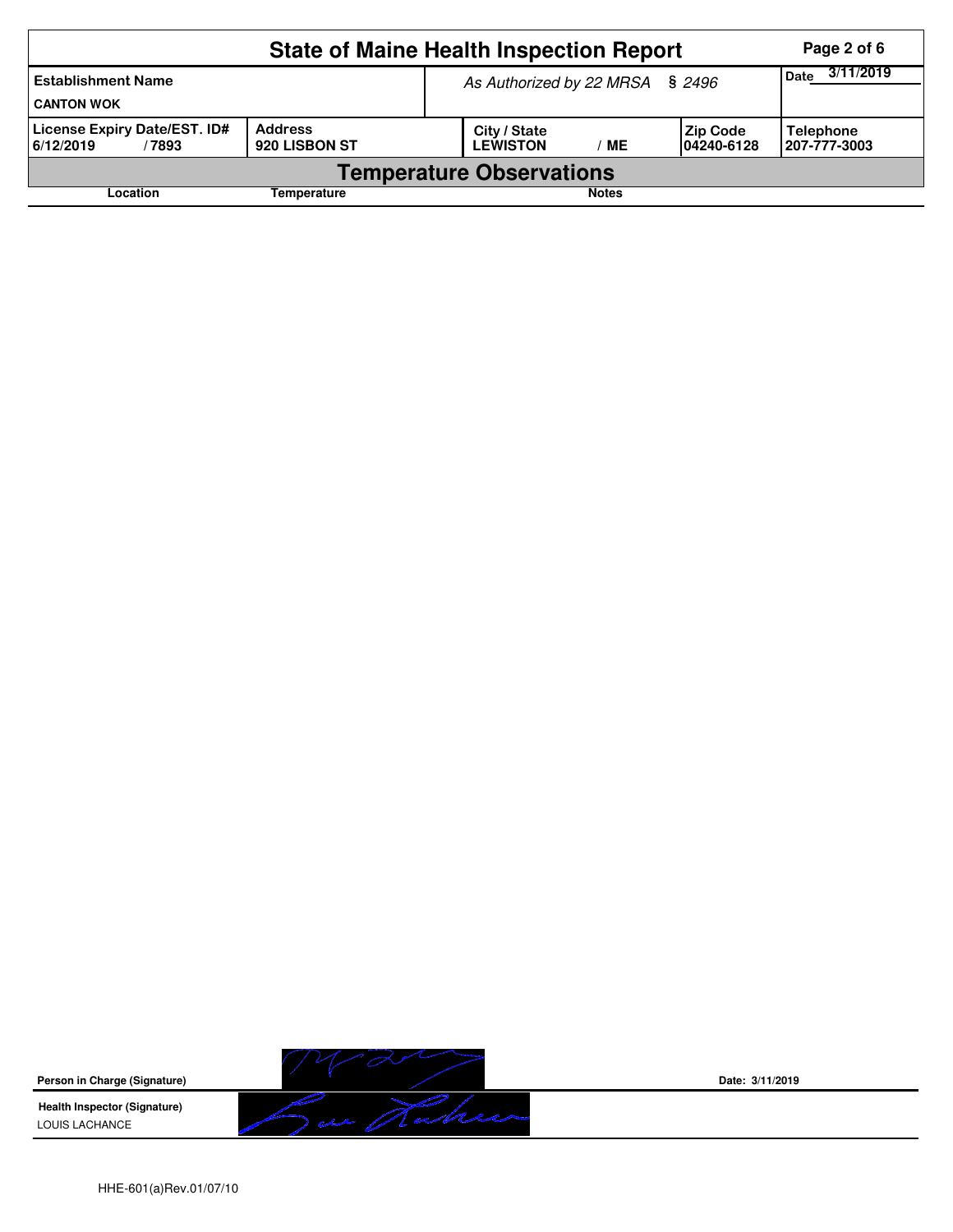|                                                                                                                                                                                                       |                                                                                                          | <b>State of Maine Health Inspection Report</b> |           |                               | Page 3 of 6       |
|-------------------------------------------------------------------------------------------------------------------------------------------------------------------------------------------------------|----------------------------------------------------------------------------------------------------------|------------------------------------------------|-----------|-------------------------------|-------------------|
| <b>Establishment Name</b>                                                                                                                                                                             |                                                                                                          |                                                |           |                               | 3/11/2019<br>Date |
| <b>CANTON WOK</b>                                                                                                                                                                                     |                                                                                                          |                                                |           |                               |                   |
| License Expiry Date/EST. ID#<br>6/12/2019<br>/7893                                                                                                                                                    | <b>Address</b><br>920 LISBON ST                                                                          | City / State<br><b>LEWISTON</b>                | <b>ME</b> | <b>Zip Code</b><br>04240-6128 |                   |
|                                                                                                                                                                                                       |                                                                                                          | <b>Observations and Corrective Actions</b>     |           |                               |                   |
|                                                                                                                                                                                                       | Violations cited in this report must be corrected within the time frames below, or as stated in sections | 8-405.11 and 8-406.11 of the Food Code         |           |                               |                   |
| 1: 2-103.11.(B): N: The Person in Charge did not ensure that unnecessary persons were not in the food areas.                                                                                          |                                                                                                          |                                                |           |                               |                   |
| INSPECTOR NOTES: Child of owners able to walk throughout production areas. No persons except for trained, clean people should be in any<br>production areas of establishment.                         |                                                                                                          |                                                |           |                               |                   |
| 8: 5-204.11.(A): C: Hand wash facilities are not conveniently located in food preparation, food dispensing, or ware washing areas.                                                                    |                                                                                                          |                                                |           |                               |                   |
| INSPECTOR NOTES: Handwash sink in dishwash area and cooking line inconvenient to use due to water shut off valve. Keep hot water assesable to<br>sink at all times.                                   |                                                                                                          |                                                |           |                               |                   |
| 36: 6-202.15: N: Outer openings are not protected from the entry of insects or rodents.                                                                                                               |                                                                                                          |                                                |           |                               |                   |
| INSPECTOR NOTES: Multiple doors leading to exterior of property not sealed and tight fitting. Replace or repair to be a tight fit discouraging pests from<br>entry.                                   |                                                                                                          |                                                |           |                               |                   |
| 36: 6-501.111.(C): C: Pests found on premises due to not using proper methods to control them.                                                                                                        |                                                                                                          |                                                |           |                               |                   |
| INSPECTOR NOTES: No Pest Service Company to address evidence of cockroaches and mice present in room adjacent rooms to kitchen operations.<br>Hire and submit proof of Pest Service Company contract. |                                                                                                          |                                                |           |                               |                   |
| 37: 3-305.11: N: Food not protected from contamination during storage.                                                                                                                                |                                                                                                          |                                                |           |                               |                   |
| INSPECTOR NOTES: Raw chicken wings in sealed bag in direct contact with floor. All recieved and stored goods must be lifted at least 6 inches off<br>floor.                                           |                                                                                                          |                                                |           |                               |                   |
| 37: 3-305.12: N: Food being stored in prohibited area(s).                                                                                                                                             |                                                                                                          |                                                |           |                               |                   |
| INSPECTOR NOTES: Duck sauce and fried wontons found in rear of apartment. Store food products in food service establishment. *COS                                                                     |                                                                                                          |                                                |           |                               |                   |
| 38: 2-304.11: N: Outer clothing not clean.                                                                                                                                                            |                                                                                                          |                                                |           |                               |                   |
| INSPECTOR NOTES: Cook's aprons soiled. Launder and replace aprons as needed and at least daily.                                                                                                       |                                                                                                          |                                                |           |                               |                   |
| 45: 4-101.19: N: Nonfood contact surfaces of equipment that requires frequent cleaning not constructed of a corrosion-resistant, nonabsorbent, and<br>smooth material.                                |                                                                                                          |                                                |           |                               |                   |
| INSPECTOR NOTES: Cardboard used over shelving and as seperation from cooking line to public view. Remove all cardboard as it is not cleanable and<br>provides harborage and food for roaches.         |                                                                                                          |                                                |           |                               |                   |
| 45: 4-501.11: N: Equipment in disrepair.                                                                                                                                                              |                                                                                                          |                                                |           |                               |                   |
| INSPECTOR NOTES: **REPEAT** Multiple door handles broken, handle to crock pot broken. Replace and/or repair to be sealed and functional.                                                              |                                                                                                          |                                                |           |                               |                   |
| 47: 4-601.11.(C): C: Nonfood contact surfaces are not clean.                                                                                                                                          |                                                                                                          |                                                |           |                               |                   |
| INSPECTOR NOTES: Area under rice cookers, food shelving have an abundance of old food reminants. Clean and sanitize.                                                                                  |                                                                                                          |                                                |           |                               |                   |
|                                                                                                                                                                                                       |                                                                                                          |                                                |           |                               |                   |
| Person in Charge (Signature)                                                                                                                                                                          |                                                                                                          |                                                |           | Date: 3/11/2019               |                   |
| Health Inspector (Signature)                                                                                                                                                                          |                                                                                                          |                                                |           |                               |                   |
| LOUIS LACHANCE                                                                                                                                                                                        |                                                                                                          |                                                |           |                               |                   |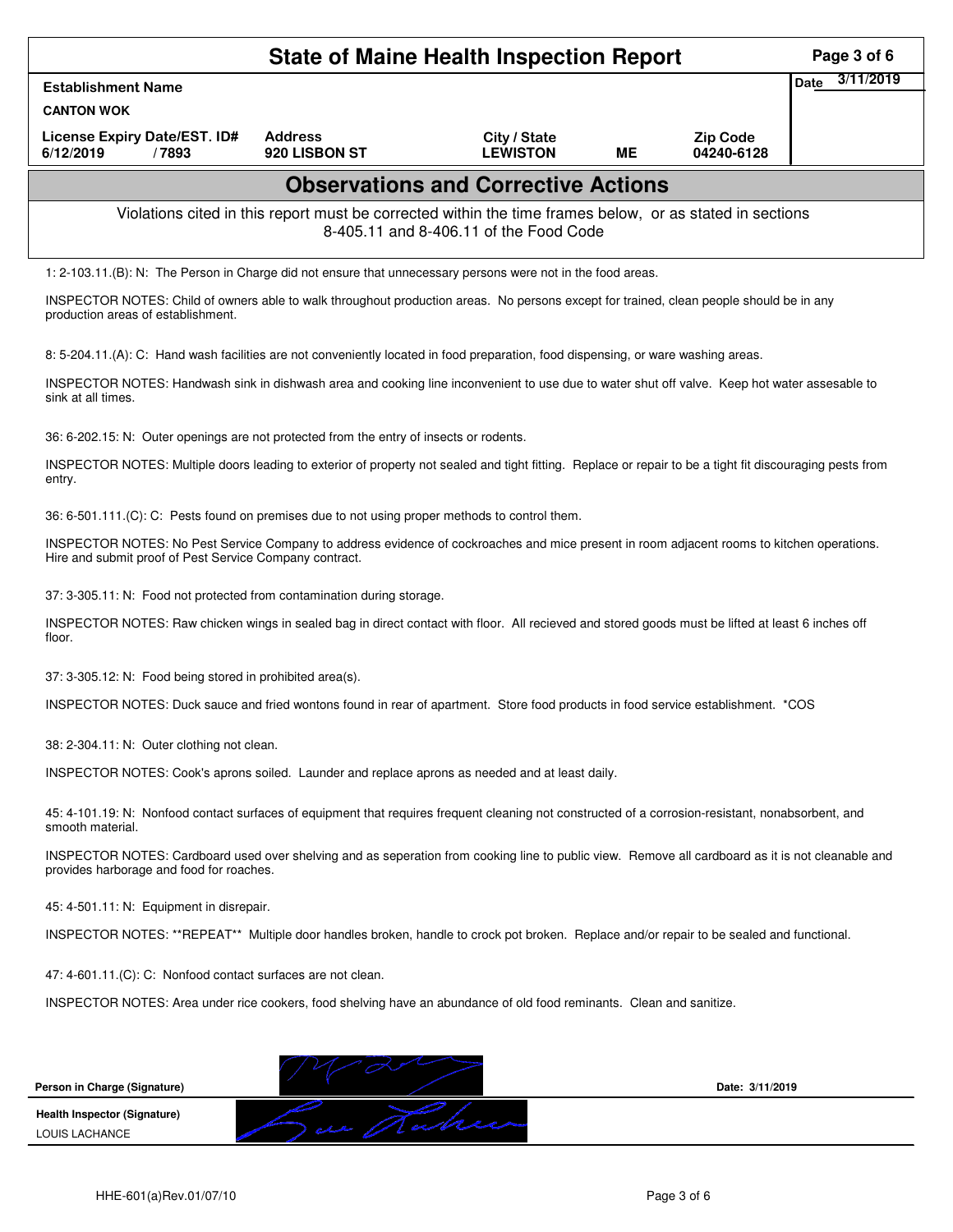|                                                                                                                                                    | Page 4 of 6                     |                                 |    |                               |                   |  |  |  |  |
|----------------------------------------------------------------------------------------------------------------------------------------------------|---------------------------------|---------------------------------|----|-------------------------------|-------------------|--|--|--|--|
| <b>Establishment Name</b><br><b>CANTON WOK</b>                                                                                                     |                                 |                                 |    |                               | 3/11/2019<br>Date |  |  |  |  |
| License Expiry Date/EST. ID#<br>6/12/2019<br>/7893                                                                                                 | <b>Address</b><br>920 LISBON ST | City / State<br><b>LEWISTON</b> | ME | <b>Zip Code</b><br>04240-6128 |                   |  |  |  |  |
| <b>Observations and Corrective Actions</b>                                                                                                         |                                 |                                 |    |                               |                   |  |  |  |  |
| Violations cited in this report must be corrected within the time frames below, or as stated in sections<br>8-405.11 and 8-406.11 of the Food Code |                                 |                                 |    |                               |                   |  |  |  |  |

51: 5-501.17: N: Covered receptacle not provided. (Female use)

INSPECTOR NOTES: \*\*REPEAT\*\* Receptacle has no cover. Purchase trash receptacle with cover or replace missing cover.

51: 6-202.14: N: Toilet room not enclosed, with a self closing, tight fitting door.

INSPECTOR NOTES: Restroom door does not self-close. Install hardware to achieve self-closing door.



**Date: 3/11/2019**

HHE-601(a)Rev.01/07/10 **Page 4 of 6** Page 4 of 6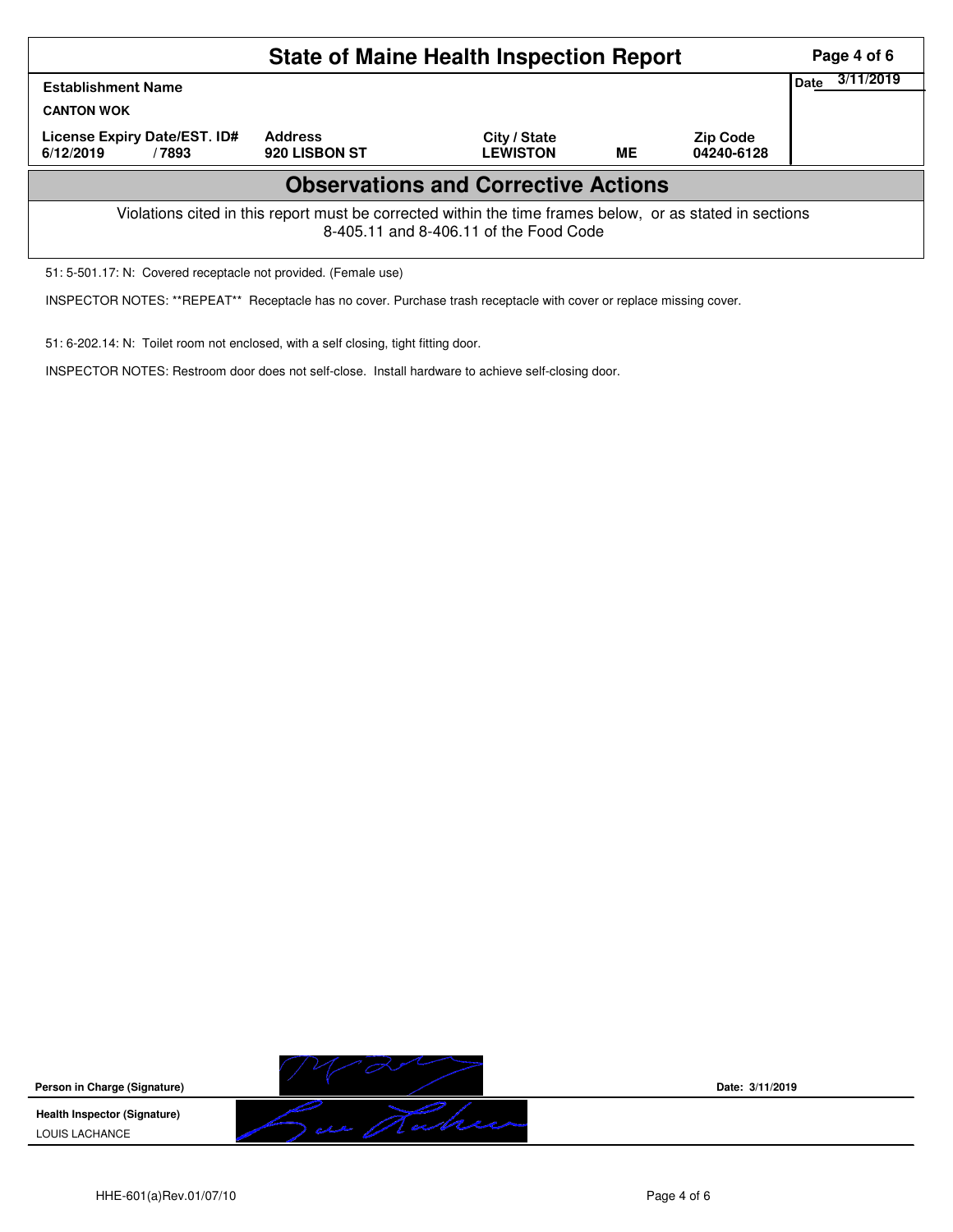| <b>State of Maine Health Inspection Report</b>     |                                 |                                 |    |                               |             |           |  |  |
|----------------------------------------------------|---------------------------------|---------------------------------|----|-------------------------------|-------------|-----------|--|--|
| <b>Establishment Name</b>                          |                                 |                                 |    |                               | <b>Date</b> | 3/11/2019 |  |  |
| <b>CANTON WOK</b>                                  |                                 |                                 |    |                               |             |           |  |  |
| License Expiry Date/EST. ID#<br>6/12/2019<br>/7893 | <b>Address</b><br>920 LISBON ST | City / State<br><b>LEWISTON</b> | ME | <b>Zip Code</b><br>04240-6128 |             |           |  |  |
| laanaatian Nataa                                   |                                 |                                 |    |                               |             |           |  |  |

## **Inspection Notes**

\*\*Special investigation report is being generated to document compliance needed to reopen establishment after the IHH was issued on March11, 2019. A full follow up will be scheduled with owner to lift IHH when he is ready.

\*\* Answers, observations and corrective actions are documented from inspection on March 11,2019, due to complaint #3675.

\*\*The following are requirements needed to reopen business and negate the IHH issued on 3/11/19:

1) Proof of initial treatment and and monthly service contract with a professional Pest Service Company.

2) Removal and sanitation of heavily effected area with dead/exoskeletal remains of cockroaches.

3) Cease child care and/or non-business activities in room adjacent to the kitchen and service area and prohibit unneeded personel in operational area.

4) Install self-closing door and/or hardware to achieve tight fit (sealed) and ability to be locked from restaurant side.

5) Quarterly inspections at the Establishment's cost going forward from reopening date.

Certified Food Protection Manager: Zing dengue Dong exp. 4/8/20

Unless directed otherwise, all Eating Establishments are required to submit a copy of their Certified Food Protection Manager (CFPM) certificate. A CFPM must be hired at the time of a new eating establishment opening or within 60 days of when a CFPM leaves employment. For a list of CFPM courses and trainers go to

http://www.maine.gov/healthinspection/training.htm

Please provide a copy of this certification(s) to Carol Gott, Health Inspection Program, 286 Water St. 3rd Floor, Augusta, ME 04333, carol.gott@maine.gov or faxing to 207-287-3165.

Please include the name of your establishment and the establishment ID# with your certification(s).

Employee Health Policy:

The Health Inspection Program has implemented an educational public health initiative on Employee Health on March 1, 2017. The policy handouts will be provided to you by your inspector and reviewed during inspection for compliance. They are also available on the Program's website: http://www.maine.gov/healthinspection

2013 Maine Food Code Adoption:

The Maine Food Code was adopted in October of 2013. Please refer to our website for a copy,

http://www.maine.gov/healthinspection. Following are a few of the major changes: \* No Bare Hand Contact with Ready-To-Eat Food. \* Establishments must have clean-up procedures for employees to follow following vomiting and diarrheal events. \* Date marking of Ready-to-eat potentially hazardous foods.

Violation Correction Timeframe:

Critical violations should be corrected on site, but in any event, within 10 days. The licensee must contact Louis Lachance when the critical violation has been addressed at 207-513-3125 extension 3224 or at llachance@lewistonmaine.gov. Non-critical violations must be corrected within 30 days. Failure to satisfactorily correct these violations before the follow-up inspection may result in enforcement proceedings by the Department to include fines and penalties. License renewals can be denied if violations are not corrected within the noted timeframes.

C= Critical violation and NC= Non-critical violation:

"Critical violation" means a provision of the Food Code that, if in non-compliance, is more likely than other violations to

**Person in Charge (Signature) Health Inspector (Signature) Date: 3/11/2019** LOUIS LACHANCE